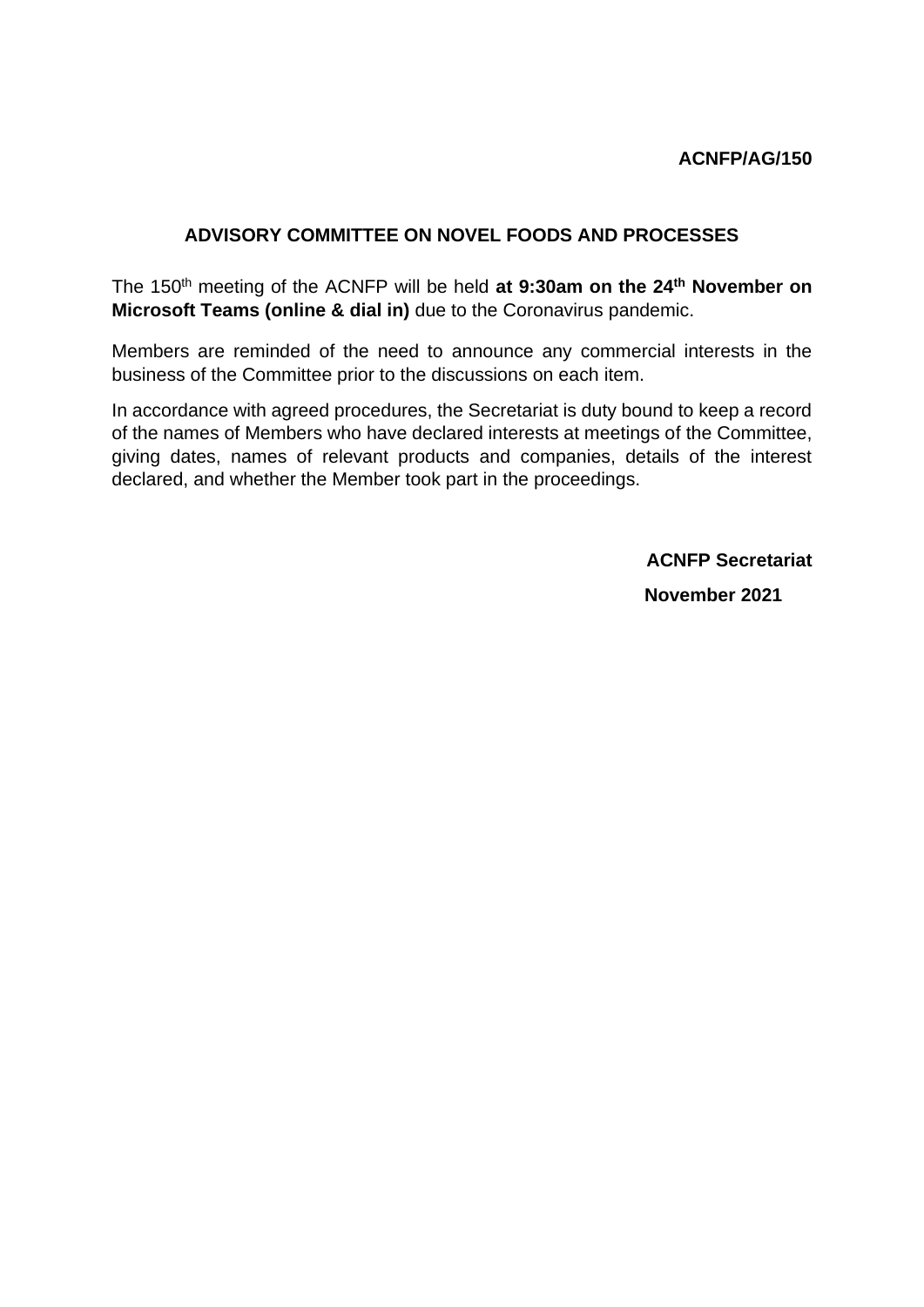# **ONE HUNDRED AND FIFTYETH MEETING OF THE ACNFP**

## **24th November 2021**

### **AGENDA**

# **Part 1**

## **1. Apologies and Announcements**

- **2. Welcome** Introduce ACNFP members, observers and assessors.
- **3. Minutes of the 149th Meeting**
- **4. Matters Arising**
- **5. Mung Bean Protein (RP32)**  The Committee will consider the responses provided to the request for further information regarding this novel food application. **ACNFP/150/01**
- **6. Calcidiol (RP35) -** The Committee will consider the responses provided to the request for further information regarding this novel food application. **ACNFP/150/02**
- **7. Cetylated Fatty Acids (RP200)** The Committee will consider the dossier for this novel food for the first time. **ACNFP/150/03**
- **8. Approach to assessment of CBD (Reserved Business) – ACNFP/150/04** The Committee will consider paper seeking their views on the management of the assessment of the large volume of CBD dossiers to ensure a robust review.
- **9. Consideration of data requirements for assessment of the toxicological risk of CBD (Reserved Business) –** The Committee will advise on the data needs for these applications to inform the suitability checks of future dossiers. **ACNFP/150/05**
- **10. Proposal for a subgroup of the ACNFP to consider issues of Genetically Modified Organisms and Genome Edited food and feed -** Consideration of a proposal to establish a sub group of the ACNFP to consider GM dossiers and develop guidelines for the assessment of Genome Edited products. **ACNFP/150/06**

## **11. Items for Information 11.1 Update from Novel Foods Policy team 11.2 Update from GM Policy Team**

**Oral Update**